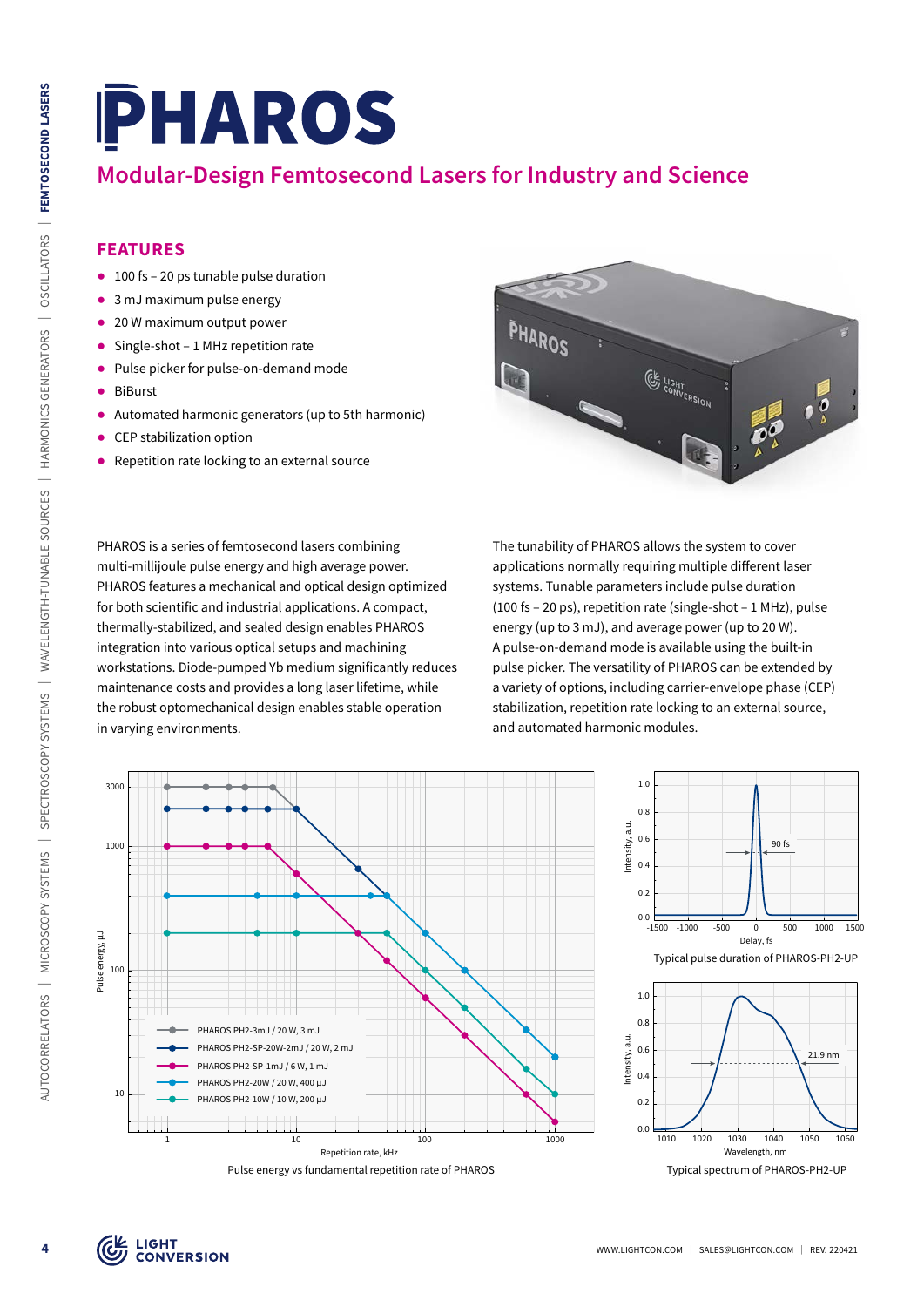|                                                                                                                                                                                                                                                                                                                                        |                                                                                  |                | <b>NEW</b>                                                                                                                                                                                                                                     |                                                             |                    | <b>NEW</b>                                                                                                                                                       |  |  |
|----------------------------------------------------------------------------------------------------------------------------------------------------------------------------------------------------------------------------------------------------------------------------------------------------------------------------------------|----------------------------------------------------------------------------------|----------------|------------------------------------------------------------------------------------------------------------------------------------------------------------------------------------------------------------------------------------------------|-------------------------------------------------------------|--------------------|------------------------------------------------------------------------------------------------------------------------------------------------------------------|--|--|
| Model $1$ <sup>1)</sup>                                                                                                                                                                                                                                                                                                                | <b>PH2-10W</b>                                                                   | <b>PH2-20W</b> | <b>PH2-3mJ</b>                                                                                                                                                                                                                                 | PH2-1mJ-SP                                                  | PH2-2mJ-SP         | <b>PH2-UP</b>                                                                                                                                                    |  |  |
| <b>OUTPUT CHARACTERISTIC</b>                                                                                                                                                                                                                                                                                                           |                                                                                  |                |                                                                                                                                                                                                                                                |                                                             |                    |                                                                                                                                                                  |  |  |
| Maximum output power                                                                                                                                                                                                                                                                                                                   | 10W                                                                              |                | 20W                                                                                                                                                                                                                                            | 10W                                                         | 20W                | 10 W / 20 W                                                                                                                                                      |  |  |
| Pulse duration <sup>2)</sup>                                                                                                                                                                                                                                                                                                           | $<$ 290 fs                                                                       |                | $<$ 350 fs $^{3)}$                                                                                                                                                                                                                             | $< 190$ fs                                                  |                    | $< 100$ fs                                                                                                                                                       |  |  |
| Pulse duration tuning range                                                                                                                                                                                                                                                                                                            | 290 fs - 10 ps<br>(20 ps on request)                                             |                | $350$ fs $-10$ ps<br>(20 ps on request)                                                                                                                                                                                                        | 190 fs $-10$ ps<br>(20 ps on request)                       |                    | 100 fs $-10$ ps                                                                                                                                                  |  |  |
| Maximum pulse energy                                                                                                                                                                                                                                                                                                                   | $0.2$ mJ $/ 0.4$ mJ                                                              |                | 3 <sub>mJ</sub>                                                                                                                                                                                                                                | 1 <sub>mJ</sub><br>2 mJ                                     |                    | $0.2$ mJ $/ 0.4$ mJ                                                                                                                                              |  |  |
| <b>Repetition rate</b>                                                                                                                                                                                                                                                                                                                 |                                                                                  |                |                                                                                                                                                                                                                                                | Single-shot - 1 MHz                                         |                    |                                                                                                                                                                  |  |  |
| <b>Pulse selection</b>                                                                                                                                                                                                                                                                                                                 |                                                                                  |                | Single-shot, pulse-on-demand, any fundamental repetition rate division                                                                                                                                                                         |                                                             |                    |                                                                                                                                                                  |  |  |
| Center wavelength <sup>4)</sup>                                                                                                                                                                                                                                                                                                        |                                                                                  |                |                                                                                                                                                                                                                                                | $1030 \pm 10$ nm                                            |                    |                                                                                                                                                                  |  |  |
| Polarization                                                                                                                                                                                                                                                                                                                           | Linear, horizontal                                                               |                |                                                                                                                                                                                                                                                |                                                             |                    |                                                                                                                                                                  |  |  |
| Beam quality, M <sup>2</sup>                                                                                                                                                                                                                                                                                                           |                                                                                  |                |                                                                                                                                                                                                                                                | < 1.2                                                       |                    |                                                                                                                                                                  |  |  |
| Beam diameter <sup>5)</sup>                                                                                                                                                                                                                                                                                                            | $3.2 \pm 0.3$ mm $/ 3.9 \pm 0.4$ mm                                              |                | $6.6 \pm 0.6$ mm                                                                                                                                                                                                                               | $4.5 \pm 0.4$ mm                                            | $6.6 \pm 0.6$ mm   | $4.6 \pm 0.4$ mm                                                                                                                                                 |  |  |
| <b>Beam pointing stability</b>                                                                                                                                                                                                                                                                                                         |                                                                                  |                |                                                                                                                                                                                                                                                | $<$ 20 $\mu$ rad/°C                                         |                    |                                                                                                                                                                  |  |  |
| Pre-pulse contrast                                                                                                                                                                                                                                                                                                                     |                                                                                  |                |                                                                                                                                                                                                                                                | < 1:1000                                                    |                    |                                                                                                                                                                  |  |  |
| Post-pulse contrast                                                                                                                                                                                                                                                                                                                    |                                                                                  |                |                                                                                                                                                                                                                                                | < 1:200                                                     |                    |                                                                                                                                                                  |  |  |
| Pulse-to-pulse energy stability <sup>6)</sup>                                                                                                                                                                                                                                                                                          |                                                                                  |                |                                                                                                                                                                                                                                                | < 0.5% RMS deviation $\frac{7}{1}$ over 24 h                |                    |                                                                                                                                                                  |  |  |
| Long-term power stability <sup>6)</sup>                                                                                                                                                                                                                                                                                                |                                                                                  |                |                                                                                                                                                                                                                                                | $\leq$ 0.5% RMS deviation $\frac{7}{1}$ over 100 h          |                    |                                                                                                                                                                  |  |  |
| <b>OPTIONAL EXTENSIONS</b>                                                                                                                                                                                                                                                                                                             |                                                                                  |                |                                                                                                                                                                                                                                                |                                                             |                    |                                                                                                                                                                  |  |  |
| Oscillator output                                                                                                                                                                                                                                                                                                                      |                                                                                  |                | Optional. Contact sales@lightcon.com for more details                                                                                                                                                                                          |                                                             |                    |                                                                                                                                                                  |  |  |
| Typical output                                                                                                                                                                                                                                                                                                                         |                                                                                  |                | 1 – 6 W, 50 – 250 fs, $\approx$ 1035 nm, $\approx$ 76 MHz; available simultaneously                                                                                                                                                            |                                                             |                    |                                                                                                                                                                  |  |  |
| Harmonic generator                                                                                                                                                                                                                                                                                                                     | Integrated, optional (see page 8)                                                |                |                                                                                                                                                                                                                                                |                                                             |                    |                                                                                                                                                                  |  |  |
| Output wavelength                                                                                                                                                                                                                                                                                                                      | 515 nm, 343 nm, 257 nm, or 206 nm                                                |                |                                                                                                                                                                                                                                                |                                                             |                    |                                                                                                                                                                  |  |  |
| Optical parametric amplifier                                                                                                                                                                                                                                                                                                           | Integrated, optional (see page 15)                                               |                |                                                                                                                                                                                                                                                |                                                             |                    |                                                                                                                                                                  |  |  |
| Tuning range                                                                                                                                                                                                                                                                                                                           | 320 - 10000 nm                                                                   |                |                                                                                                                                                                                                                                                |                                                             |                    |                                                                                                                                                                  |  |  |
| <b>BiBurst option</b>                                                                                                                                                                                                                                                                                                                  | Tunable GHz and MHz burst with burst-in-burst capability, optional (see page 9)  |                |                                                                                                                                                                                                                                                |                                                             |                    |                                                                                                                                                                  |  |  |
| <b>GHz-Burst</b>                                                                                                                                                                                                                                                                                                                       |                                                                                  |                |                                                                                                                                                                                                                                                |                                                             |                    |                                                                                                                                                                  |  |  |
| Intra burst pulse period 8)                                                                                                                                                                                                                                                                                                            | $200 \pm 40$ ps                                                                  |                |                                                                                                                                                                                                                                                |                                                             |                    |                                                                                                                                                                  |  |  |
| Number of pulses, P <sup>9)</sup>                                                                                                                                                                                                                                                                                                      | $1 - 25$                                                                         |                |                                                                                                                                                                                                                                                |                                                             |                    |                                                                                                                                                                  |  |  |
| <b>MHz-Burst</b>                                                                                                                                                                                                                                                                                                                       |                                                                                  |                |                                                                                                                                                                                                                                                |                                                             |                    |                                                                                                                                                                  |  |  |
| Intra burst pulse period                                                                                                                                                                                                                                                                                                               | $\approx$ 15 ns                                                                  |                |                                                                                                                                                                                                                                                |                                                             |                    |                                                                                                                                                                  |  |  |
| Number of pulses, N                                                                                                                                                                                                                                                                                                                    | $1 - 9$ (7 with FEC)                                                             |                |                                                                                                                                                                                                                                                |                                                             |                    |                                                                                                                                                                  |  |  |
| <b>PHYSICAL DIMENSIONS</b>                                                                                                                                                                                                                                                                                                             |                                                                                  |                |                                                                                                                                                                                                                                                |                                                             |                    |                                                                                                                                                                  |  |  |
| Laser head $(L \times W \times H)^{10}$                                                                                                                                                                                                                                                                                                | 730 × 419 × 230 mm                                                               |                | 843 × 492 × 250 mm                                                                                                                                                                                                                             |                                                             | 730 × 419 × 230 mm |                                                                                                                                                                  |  |  |
| Chiller (L × W × H)                                                                                                                                                                                                                                                                                                                    |                                                                                  |                |                                                                                                                                                                                                                                                | 590 × 484 × 267 mm                                          |                    |                                                                                                                                                                  |  |  |
| 24 V DC power supply $(L \times W \times H)^{10}$                                                                                                                                                                                                                                                                                      | $280 \times 144 \times 49$ mm                                                    |                |                                                                                                                                                                                                                                                |                                                             |                    |                                                                                                                                                                  |  |  |
| <b>ENVIRONMENTAL &amp; UTILITY REQUIREMENTS</b>                                                                                                                                                                                                                                                                                        |                                                                                  |                |                                                                                                                                                                                                                                                |                                                             |                    |                                                                                                                                                                  |  |  |
| Operating temperature                                                                                                                                                                                                                                                                                                                  |                                                                                  |                |                                                                                                                                                                                                                                                |                                                             |                    |                                                                                                                                                                  |  |  |
| Relative humidity                                                                                                                                                                                                                                                                                                                      | 15-30 °C (air conditioning recommended)<br><80% (non-condensing)                 |                |                                                                                                                                                                                                                                                |                                                             |                    |                                                                                                                                                                  |  |  |
| <b>Electrical requirements</b>                                                                                                                                                                                                                                                                                                         | 100 V AC, 12 A - 240 V AC, 5 A; 50 - 60 Hz                                       |                |                                                                                                                                                                                                                                                |                                                             |                    |                                                                                                                                                                  |  |  |
| Rated power                                                                                                                                                                                                                                                                                                                            | 1000 W                                                                           |                |                                                                                                                                                                                                                                                |                                                             |                    |                                                                                                                                                                  |  |  |
| Power consumption                                                                                                                                                                                                                                                                                                                      | 600W                                                                             |                |                                                                                                                                                                                                                                                |                                                             |                    |                                                                                                                                                                  |  |  |
| Electrical requirements (chiller)                                                                                                                                                                                                                                                                                                      | 100 - 230 V AC; 50 - 60 Hz                                                       |                |                                                                                                                                                                                                                                                |                                                             |                    |                                                                                                                                                                  |  |  |
| Rated power (chiller)                                                                                                                                                                                                                                                                                                                  | 1400 W                                                                           |                |                                                                                                                                                                                                                                                |                                                             |                    |                                                                                                                                                                  |  |  |
| Power consumption (chiller)                                                                                                                                                                                                                                                                                                            | 1000 W                                                                           |                |                                                                                                                                                                                                                                                |                                                             |                    |                                                                                                                                                                  |  |  |
|                                                                                                                                                                                                                                                                                                                                        |                                                                                  |                |                                                                                                                                                                                                                                                |                                                             |                    |                                                                                                                                                                  |  |  |
| <sup>1)</sup> More models are available on request.<br><sup>2)</sup> Assuming Gaussian pulse shape.<br><sup>3)</sup> Pulse duration can be reduced to < 250 fs if pulse peak intensity<br>of > 50 GW/cm <sup>2</sup> is tolerated by customer setup.<br><sup>4)</sup> Precise wavelength for specific models are available on request. | <sup>5)</sup> FW $1/e^2$ , measured at laser output, using maximum pulse energy. |                | 7) Normalized to average pulse energy, NRMSD.<br>8) Custom spacing is available on request.<br><sup>9)</sup> Maximum number of pulses in a burst depends<br>on the laser repetition rate. Custom number of<br>pulses are available on request. | <sup>10)</sup> Dimensions depend on laser configuration and |                    | DANGER: VISIBLE AND/OR INVISIBLE<br>LASER RADIATION AVOID EYE OR SKIN<br>EXPOSURE TO DIRECT, REFLECTED<br>OR SCATTERED RADIATION<br><b>CLASS 4 LASER PRODUCT</b> |  |  |

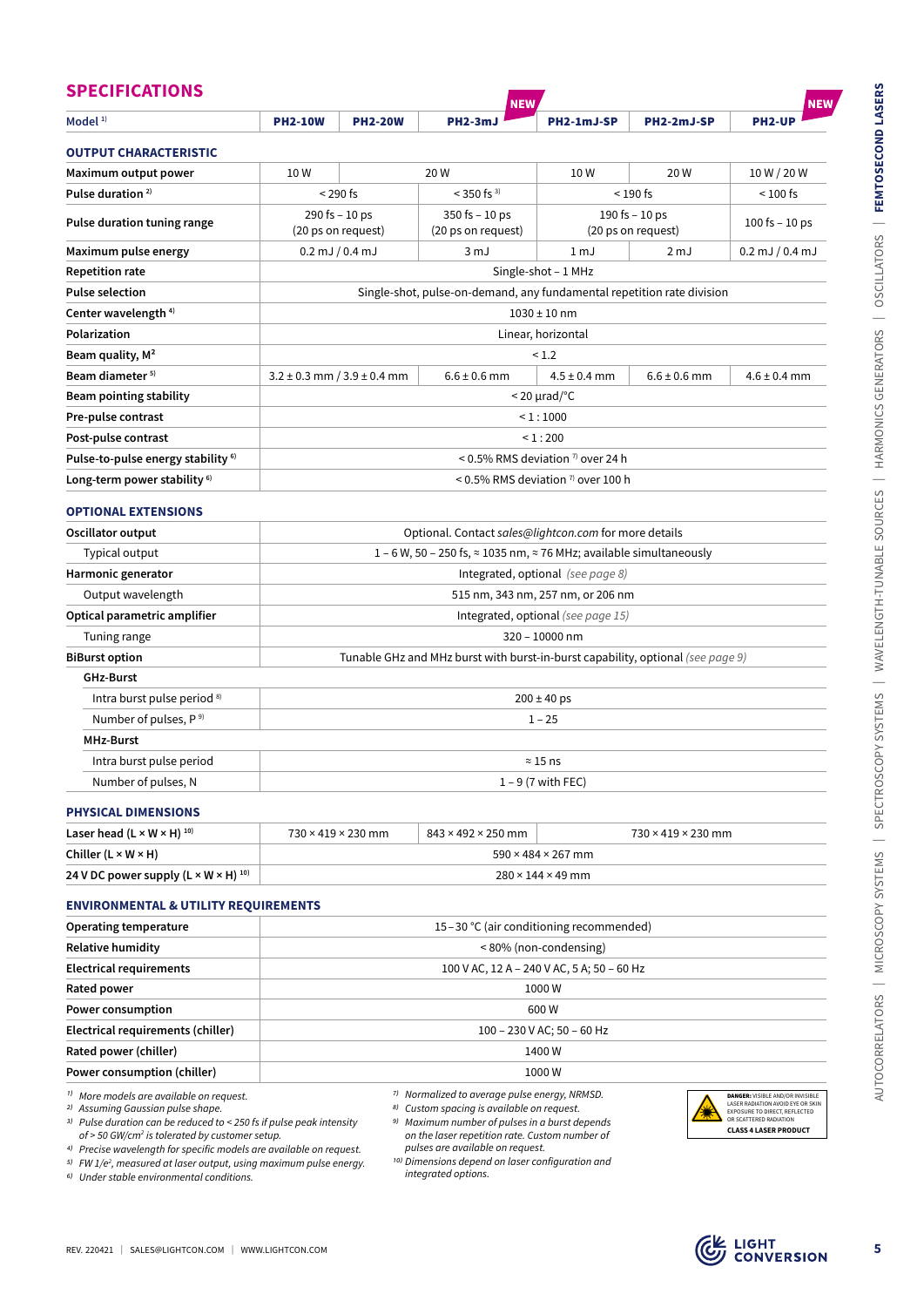

Typical M² measurement data of PHAROS Typical near-field beam profile of PHAROS Typical far-field beam profile of PHAROS





#### **STABILITY MEASUREMENTS**



Output power of industrial-grade PHAROS lasers operating 24/7 and current of pump diodes during the years



PHAROS output power and beam direction with power lock enabled, under harsh environmental conditions

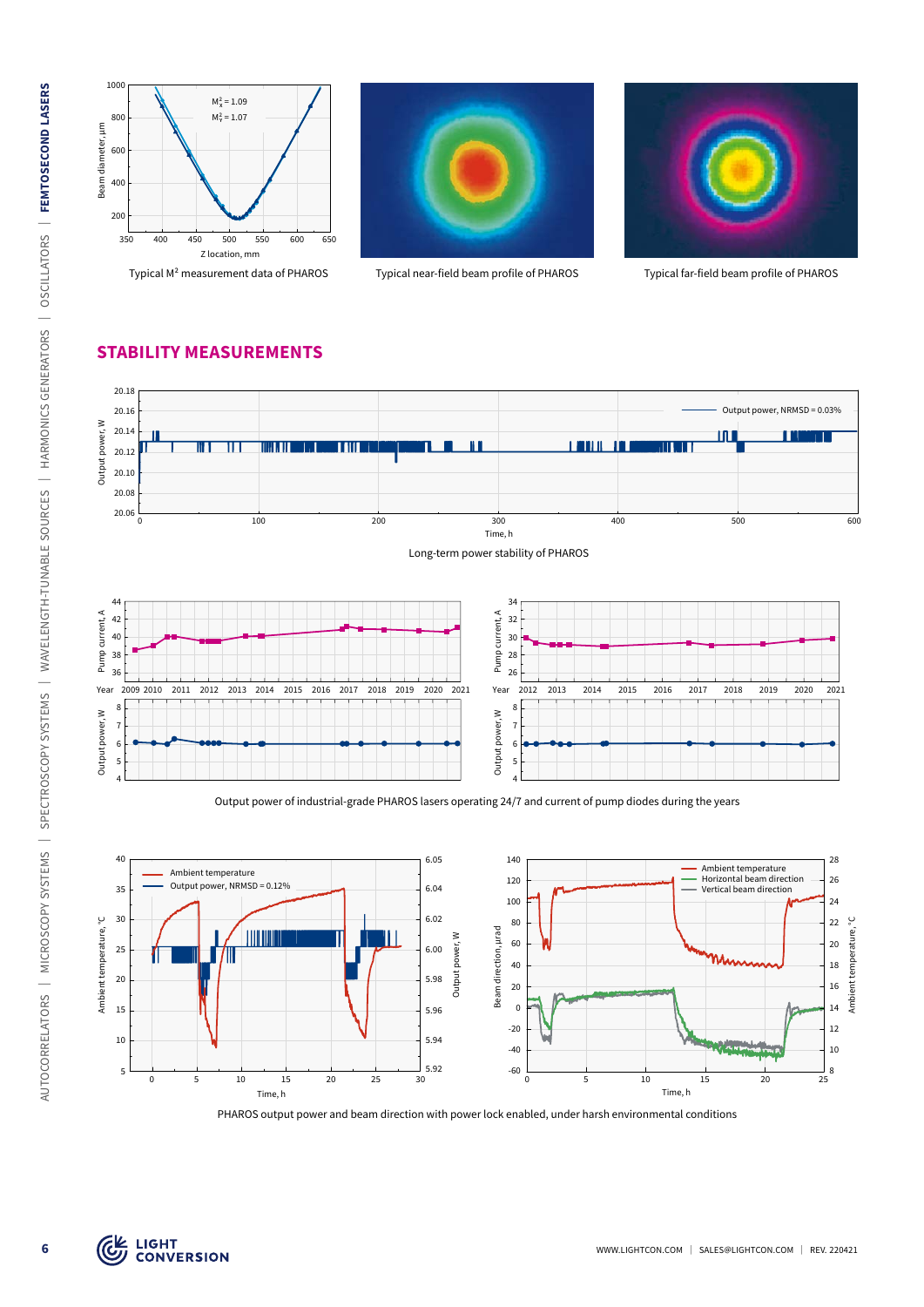#### **CEP STABILIZATION**

PHAROS lasers can be equipped with feedback electronics for carrier-envelope phase (CEP) stabilization of the output pulses. The carrier-envelope offset (CEO) of the PHAROS oscillator is actively locked to  $1/4<sup>th</sup>$  of the repetition rate with a < 100 mrad standard deviation. The CEP stable pulses



from the synchronized amplifier have a < 350 mrad standard deviation. The CEP drift occurring inside the amplifier and the user's setup can be compensated with an out of loop f-2f interferometer, which is a part of the complete PHAROS active CEP stabilization package.



The repetition rate locking system can assure an integrated timing jitter of less than 200 fs for RF reference frequencies larger than 500 MHz. Continuous phase shifting is available on request.







#### **REPETITION RATE LOCKING**

The oscillator of PHAROS laser can be customized for repetition rate locking applications. Coupled with the necessary feedback electronics, the repetition rate is synchronized to an external RF source using the two piezo stages installed inside the cavity.



#### **DRAWINGS**





3

492

250

826

*Top view*

*Side view*

798 843